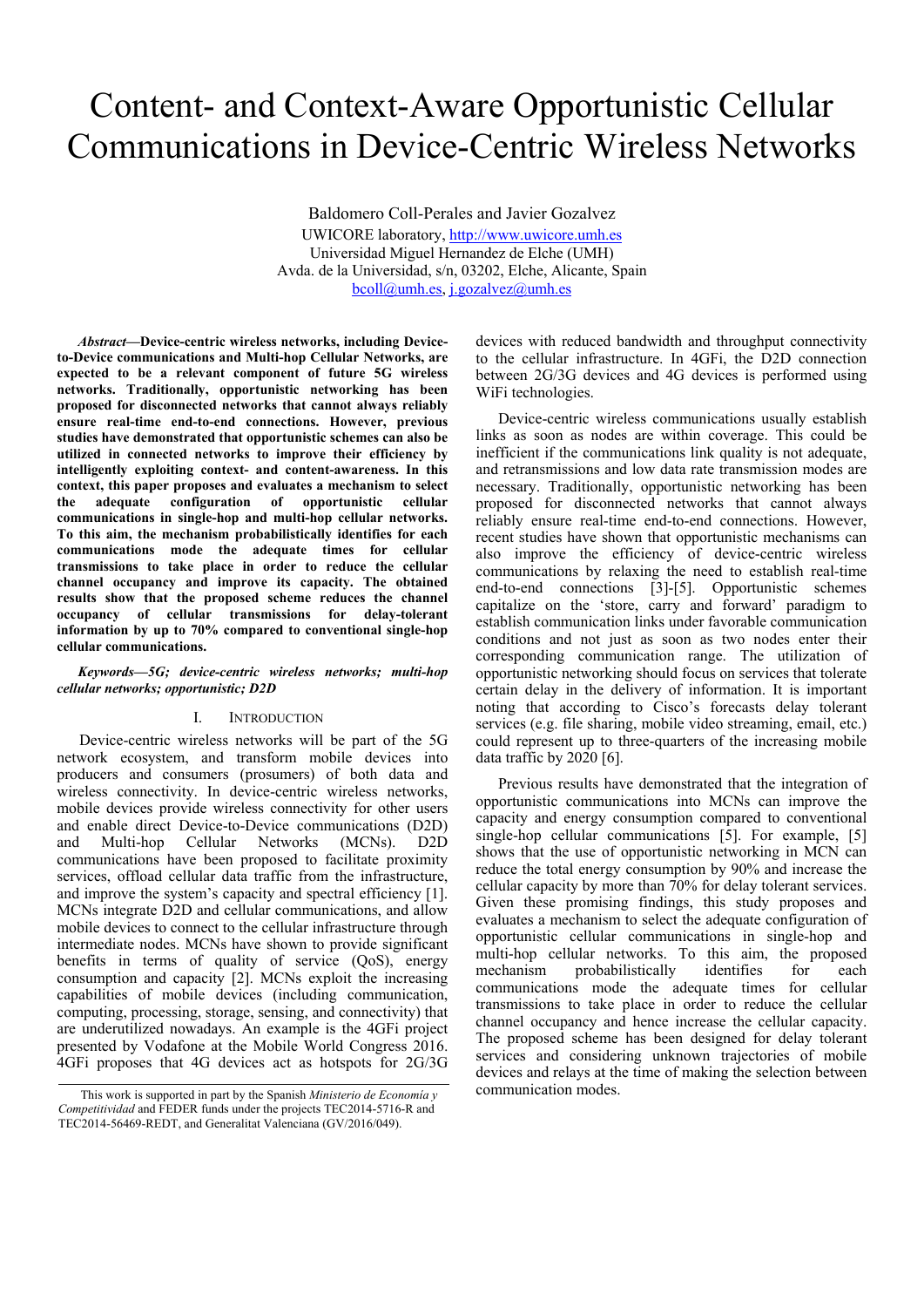The rest of this paper is organized as follows. Section 2 introduces the scenario and objectives of the paper, describes the opportunistic communications modes, and introduces the proposed mechanism to select the adequate configuration of opportunistic cellular communications. Section 3 describes the evaluation environment and shows the performance results. Finally, Section 4 concludes the paper.

## II. OPPORTUNISTIC COMMUNICATIONS

### *A. Scenario and Objectives*

This study considers a scenario where a mobile user (U) needs to upload information to the base station (BS). The study does not focus on any particular traffic service but considers that a message of size *F* needs to be transmitted before a deadline *T*. The study considers that the user U can use different opportunistic communication modes to upload the message to the BS:

- The first mode integrates opportunistic and (single-hop) cellular communications. In this context, U stores the information and conducts the cellular transmissions to the BS when favorable link quality conditions are experienced. This mode is referred to as 'opportunistic cellular'.
- The second mode considers a MCN link with 2 or 3 hops. The intermediate nodes in the MCN link are mobile nodes, and there is always a final cellular link to the BS. The second mode integrates opportunistic communications into the cellular link of the MCN connection (and not into the D2D links) following the principles defined for the first communications mode. Opportunistic communications are not considered for the D2D links, and the D2D communication range is limited to increase the robustness of D2D links. The second mode is referred to as '2-hop opportunistic MCN' or '3-hop opportunistic MCN' depending on the MCN configuration.



Fig. 1. Example of connectivity map illustrating the uplink cellular throughput.

The objective of this paper is to propose a process for selecting the most adequate opportunistic communication mode. The process here proposed has been designed with the objective to minimize the cellular transmission time required to upload the message of size *F* to the BS. By reducing the cellular channel occupancy, opportunistic communications could help increase the cellular capacity without augmenting the number of cellular radio resources. The study considers that the trajectory of mobile devices in the scenario is unknown at the time of making the selection. A process is therefore necessary to probabilistically estimate the cellular channel occupancy benefit that each opportunistic

communication mode could provide considering all possible trajectories of devices. To this aim, the study proposes to exploit context- and content-awareness to create a process that identifies the time instants at which opportunistic cellular communications should take place to exploit favorable link quality conditions, increase the transmission throughput and reduce the cellular channel occupancy. For this purpose, the study assumes that mobile devices have a connectivity map providing statistical information about average uplink cellular throughput per location<sup>1</sup> (example in Fig. 1).

#### *B. Opportunistic Cellular Communications*

The 'opportunistic cellular' mode integrates opportunistic and (single-hop) cellular communications. In this case, user U does not need to start the cellular transmission to the BS as soon as it has information to transmit. Instead, U can store the information and start the cellular transmission to the BS when favorable link quality conditions are experienced. Under favorable link quality conditions, retransmissions are reduced and U can utilize transmission modes with high data rates. This reduces the time cellular radio resources are needed to transmit a file of a given size compared to the case in which low data rates are used. Reducing the cellular channel occupancy increases the capacity. To achieve this objective, the integration of opportunistic and cellular communications requires a process to decide the time instants at which cellular transmissions should take place. In this study, the mechanism is designed with the objective to minimize the time cellular radio resources are utilized. The proposed mechanism uses the following optimization framework (P1) and objective function to identify the time instants (within the defined deadline) at which U should transmit information to the BS in order to minimize the cellular channel occupancy:

$$
(P1) \quad o.f: \ \min N_U = \min \sum_{t \in T} a_t \tag{1}
$$

$$
s.t. \sum_{t \in T} a_t \cdot thr_U(t) \ge F \tag{1.1}
$$

$$
a_{t} \in \{0, 1\} \tag{1.2}
$$

 $N_U$  represents the total cellular transmission time from U to the BS. The time available to complete the cellular transmission from U to the BS (*T*) has been discretized into time instants (e.g. *t*=1s) in the optimization framework. The binary variable  $a_t$  indicates for time instant  $t$  whether a cellular transmission from U to the BS is carried out  $(a<sub>i</sub>=1)$  or not  $(a=0)$ . The objective function is defined subject to the requirement that the message of size  $F$  is completely transmitted before the deadline  $T(1,1)$ . In equation  $(1,1)$ ,  $thr<sub>U</sub>(t)$  represents the uplink cellular throughput experienced by U at time instant *t.* This throughput is obtained from the connectivity map (Fig. 1), and depends on the estimated position of user U.

This study considers that the trajectory of mobile devices is unknown. As a result, it is not possible to know the exact location of U at a particular time instant *t*. On the other hand, this study takes into account all possible trajectories or paths

 <sup>1</sup> The connectivity map could be provided by the cellular infrastructure or be derived by the devices from historical and statistical data.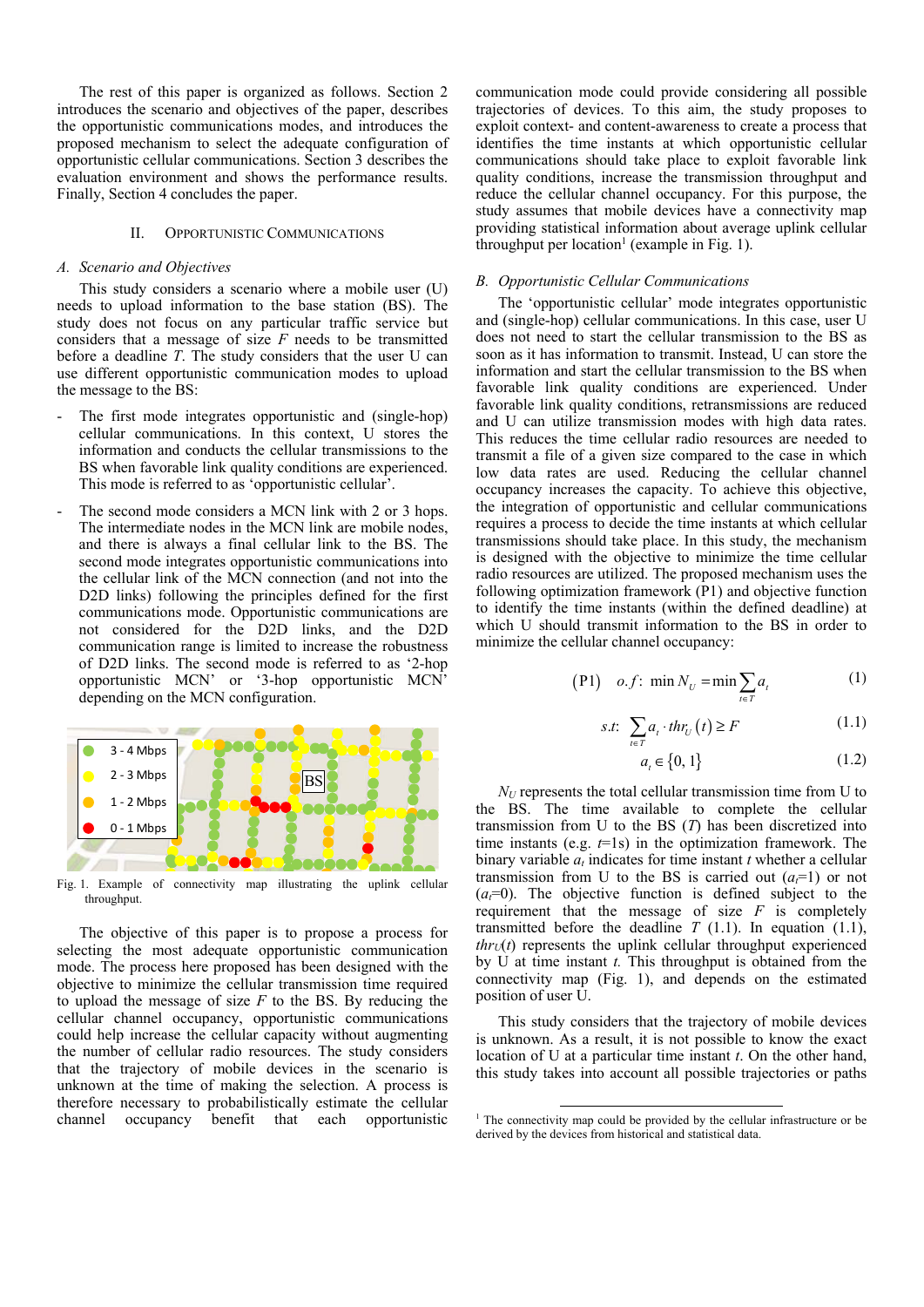of user U from its initial location. An example is illustrated in Fig. 2. The length of each path is limited by the deadline *T* and the speed at which user U moves; this study considers a constant pedestrian speed. Six paths are possible in the example in Fig. 2:  $P_U = \{p_1, p_2, p_3, p_4, p_5, p_6\}$ . However,  $P_U$  can be reduced if we consider the movement direction of U. We assume it is possible to infer such direction from the sensors available at mobile phones. The optimization framework (P1) is executed for each possible path in  $P_U$ , which results in a set of values  $N_v^{p_i}$  ( $\forall p_i \in P_U$ ).  $N_v^{p_i}$  represents the cellular transmission time required to upload the message to the BS over each path *pi*. The probability that U follows a particular path  $p_i \in P_U$  can be estimated as the product of turning probabilities at each intersection  $I$  (Pr( $I$ )) of path  $p_i$ :

$$
Pr(p_i) = \prod_{I \in p_i} Pr(I)
$$
 (2)

It is then possible to calculate the expected cellular transmission time from U to the BS ( $\overline{N_{U}}$ ) using the weighted average of the set  $N_v^{p_i}$  ( $\forall p_i \in P_U$ ):



Fig. 2. Example of possible paths from the initial location of U.

#### *C. 2-hop Opportunistic MCN*

Under this mode, user U uses an intermediate mobile relay  $(R_1^i)$  to forward the information to the BS. In this study, opportunistic communication is considered for the cellular link between  $R_1^i$  and the BS, but not for the D2D link between U and  $R_1^i$ . This study considers that U can only select mobile relays that are within a radio range  $r_{D2D}$  and under line-of-sight (LOS) conditions. This is done so to ensure stable and efficient D2D links.  $R_1^i$  is a mobile relay *i* of the set of mobile relays R<sub>1</sub> that fulfill such conditions (i.e.  $R_1^i \in R_1$ ). *r*<sub>D2D</sub> is selected so that D2D transmission of the message of size *F* from U to  $R_1^i$  is completed before  $t_{D2D}$  seconds elapse; further details on the definition of  $t_{D2D}$  are provided in Section III. This study assumes that the cellular transmission from  $R_1^i$  to the BS starts once the complete file is transmitted from U to  $R_1^i$ . In this case,  $R_1^i$  has T-*t<sub>D2D</sub>* seconds to complete the cellular transmission to the BS. For simplicity, we establish *tD2D* as the time consumed in the D2D communication from U to any mobile relay in  $R_1$ . The time instants at which  $R_1^1$ .

should transmit information to the BS in order to minimize the cellular channel occupancy can then be derived using an optimization framework and objective function similar to (P1):

$$
(P2) \quad o.f: \ \min N_{R_1^i} = \min \sum_{t \in [t_{D2D}, T]} a_t \tag{4}
$$

s.t: 
$$
\sum_{t \in [t_{D2D}, T]} a_t \cdot thr_{R_1^i}(t) \ge F
$$
 (4.1)

$$
a_{t} \in \{0, 1\} \tag{4.2}
$$

where the main difference with (P1) lies in the fact that the time instants (*t*) are limited to  $t \in [t_{D2D}, T]$ .

The same process defined for U to estimate  $\overline{N_{U}}$  (eq. (3)) is now followed to estimate  $\overline{N_{R_1^i}}$  (expected cellular transmission time from  $R_1^i$  to the BS) for all mobile relays in R<sub>1</sub>. The mobile relay  $R_1^i$  to be used should be the one that minimizes the expected cellular transmission time. In this context, the expected cellular transmission time for 2-hop opportunistic MCN communications is estimated as:

$$
\overline{N_{R_1}} = \frac{\min\left\{N_{R_1'}\right\}}{R_1' \in R_1} \tag{5}
$$

### *D. 3-hop Opportunistic MCN*

The '3-hop opportunistic MCN' mode includes two D2D links and an opportunistic cellular link. To establish a 3-hop opportunistic MCN connection, U selects first a mobile relay  $R_1^i \in R_1$ .  $R_1^i$  should then select another mobile relay  $R_2^i$  to establish the second D2D link. The opportunistic cellular link is established between  $R_2^i$  and the BS.  $R_2^i$  must be within the radio range  $r_{D2D}$  of  $\mathbb{R}^1$  and under LOS conditions. In addition,  $R_2^i$  should be at a distance of U higher than  $r_{D2D}$ . Fig. 3 illustrate an example of the possible locations of  $R_2^i$  for a given position of U. In Fig. 3, L represents the area where  $R_2^{\rm i}$ can be found, and *l* a specific location in *L*. The distance between transmitting and receiving nodes is lower than  $r_{D2D}$ for both D2D links.  $t_{D2D}$  seconds are then consumed in each D2D transmission. The time available to complete the cellular transmission from  $R_2^i$  to the BS is equal to *T*-2*t*<sub>D2D</sub>.



Fig. 3. Example scenario for 3-hop opportunistic MCN.

This study considers that U is not aware of the presence of relay nodes beyond  $r_{D2D}$ , and therefore cannot identify  $R_2^i$ . As a result, the process to derive the total cellular transmission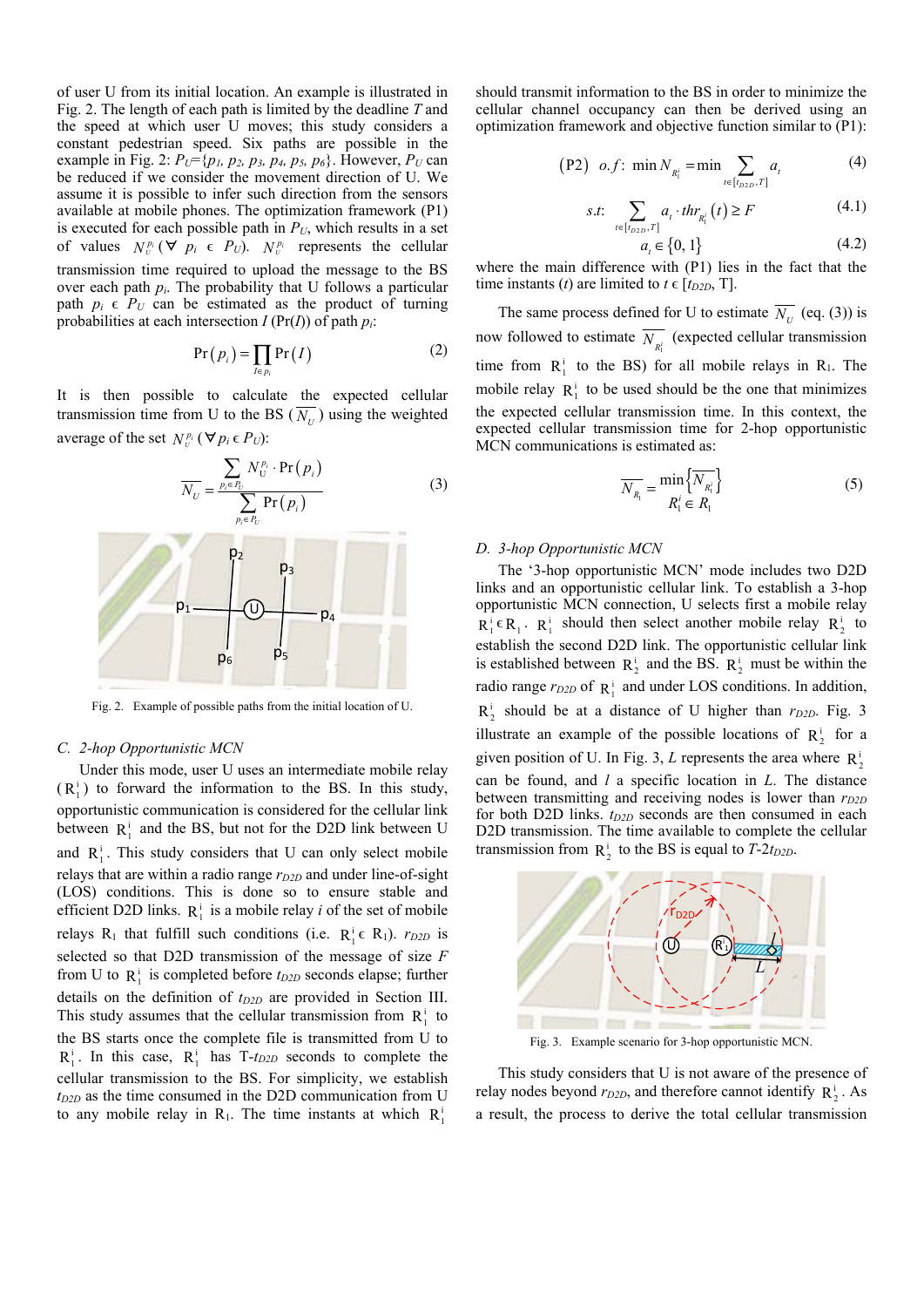time from  $R_2^i$  to the BS is conducted considering all possible locations of  $\mathbb{R}^i$ . As illustrated in Fig. 3, the possible locations of  $\mathbb{R}^1$  are limited to the area *L*. An optimization process (P3) similar to (P1) or (P2) is then carried out for all locations  $l \in L$ where  $R_2^i$  could be located. In this case, (P3) is executed considering that the time instants (*t*) for the cellular transmission to the BS are limited to  $t \in [2t_{D2D}, T]$ .

A similar process defined for U to estimate  $\overline{N_U}$  (eq. (3)) is now followed to estimate  $\overline{N_{R_2^i,l}}$  that represents the expected cellular transmission time from a  $R_2^i$  (initially located at *l*) to the BS.  $R_2^i$  could be located at any location within *L*. The expected value of the cellular transmission time from  $R_2^i$  to the BS can then be estimated as:

$$
\overline{N_{R_2^i}} = \frac{\sum_{l \in L} \overline{N_{R_2^i,l}}}{L} \cdot \frac{1}{\Pr(R_2^i \text{ in } L)}
$$
(6)

where  $Pr(R_2^i in L)$  represents the probability to find at least a  $R_2^i$  in *L*. For a uniform distribution of nodes within the cell, Pr( $R_2^i$  *in L*) can be estimated as Pr( $R_2^i$  *in L*)=1-exp(- $\lambda$ *·L*), where *λ* is the spatial density of mobile devices in the cell [5].

 $\overline{N_{p,i}}$  has been computed considering that U establishes the first D2D link with a relay  $R_1^i$  ( $R_1^i \in R_1$ ). The D2D link could be established with any  $R_1^i \in R_1$ .  $\overline{N_{R_2^i}}$  should hence be computed for all possible  $R_1^i$  in R<sub>1</sub>, and U would select the mobile relay  $R_1^i$  that minimizes the expected cellular transmission time of the 3-hop opportunistic MCN link:

$$
\overline{N_{R2}} = \frac{\min\left\{N_{R_2^i}\right\}}{R_1^i \in R_1}
$$
\n(7)

It should be noted that  $R_1^i$  is in charge of selecting  $R_2^i$ . This study considers that  $R_1^i$  performs a random selection of  $R_2^i$ among the mobile relays that fulfill the defined criteria, i.e. the mobile relays should be within a radio range  $r_{D2D}$  and under line-of-sight (LOS) conditions to  $R_1^i$ .

# *E. Selection of the Opportunistic Communication Mode*

The previous sections have presented the method proposed to probabilistically estimate the cellular channel occupancy obtained when integrating opportunistic communications in conventional single-hop or multi-hop cellular networks. This section defines the criteria for the selection of the opportunistic communication mode. Establishing MCN connections is not extent of risks (e.g. finding a relay or potentially varying D2D link quality). As a result, the proposed criteria considers that the '2-hop opportunistic MCN' and '3-hop opportunistic MCN' modes should only be utilized if they reduce the expected cellular transmission time (or channel occupancy) compared to 'opportunistic cellular'. In particular, the '2-hop opportunistic MCN' communication

mode is selected if  $(1-a) \geq \overline{N_{R}} / \overline{N_{U}}$ , where *α* represents the reduction factor in the expected cellular transmission time when using '2-hop opportunistic MCN'. Similarly, the '3-hop opportunistic MCN' communication mode is selected if (1-*β*)  $\geq N_{R_2}/N_U$ , where  $\beta$  represents the reduction factor in the expected cellular transmission time when using '3-hop opportunistic MCN'. The reduction factor could be different for both modes since MCN can face more challenges as the number of hops increase. In this case, a higher reduction factor could be reasonably demanded to the '3-hop opportunistic MCN' mode compared to the '2-hop opportunistic MCN' one. When both modes fulfill their corresponding criteria, the one minimizing the expected cellular transmission time will be selected.

The nodes participating in a possible opportunistic MCN link are selected once the decision on the most adequate mode is made. Once the communication mode is selected, this study assumes that the nodes that transmit the information to the BS through a cellular link (U,  $R_1^i$  or  $R_2^i$  depending on the opportunistic communication mode) know their own trajectory, and can then identify the time instants at which cellular transmissions should take place in order to minimize the cellular channel occupancy. For example, if the '2-hop opportunistic MCN' mode is selected, U selects the mobile relay  $R_1^i \in R_1$  and completes the D2D transmission. At this stage, it is assumed that  $R_1^i$  knows its own trajectory, and can then identify the adequate time instants that minimize the cellular channel occupancy.

## III. PERFORMANCE ANALYSIS

## *A. Evaluation environment*

This work used Matlab to simulate a scenario of 6x6 blocks following a Manhattan structure. The main simulation parameters are summarized in Table I. The BS is located at the centre of the scenario and mobile nodes are initially distributed across the streets following a homogeneous uniform distribution. Mobile nodes move at a speed of 1 m/s. At each intersection corner, mobile nodes have equal turning probabilities for left, right and forward directions (the study assumes that nodes do not move backward at intersection corners). The simulation guidelines reported in [7] for the test case "dense urban information society" have been taken into account to determine the density of nodes in the scenario (*λ*). In particular,  $\lambda$  has been set equal to  $0.25 \lambda_{duis}^2$ , with *λduis*=8.500 users/km*<sup>2</sup>* being the spatial density of pedestrians reported in [7] for this test case. The user U is randomly selected among the mobile nodes within the cell. The study considers that U needs to upload a message of size *F*=30 Mb before a deadline *T*= 60 s. Several experiments are conducted (minimum 10.000) to guarantee the statistical accuracy of the results.

In the scenario, cellular transmissions are performed using 6 resource blocks (RBs) of LTE at 2GHz. The propagation losses (PL) for cellular transmissions are modeled using the 3D urban macro-cellular (3D-UMa) channel model for LTE

<sup>&</sup>lt;sup>2</sup> The conducted evaluation showed similar results for  $\lambda$  > 0.25*·* $\lambda$ *<sub>duis</sub>*.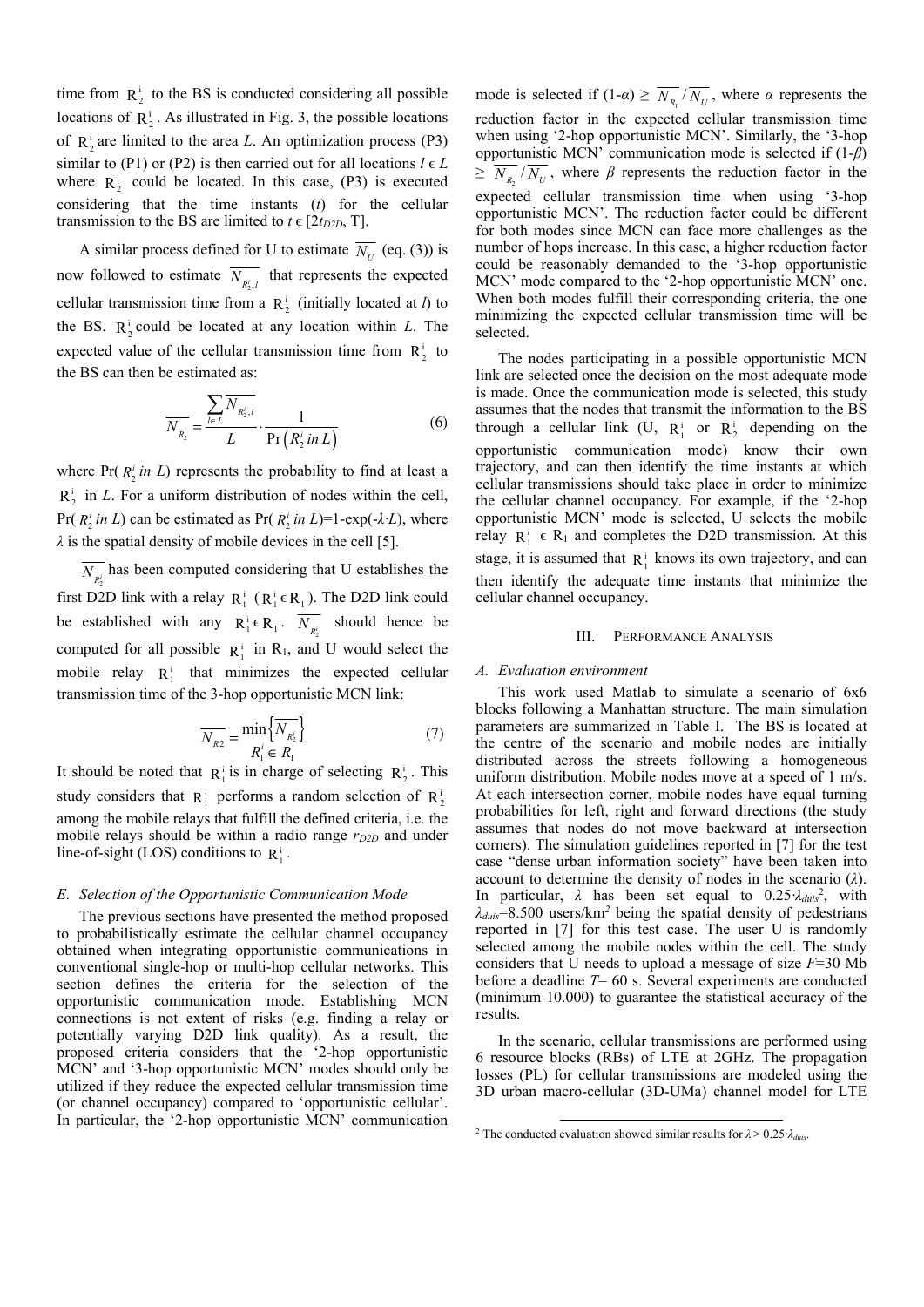reported in 3GPP TR36.873. The model includes log-normal shadow fading with standard deviation  $\sigma_{SF} = 4$  dB and  $\sigma_{SF} = 6$ dB under LOS and NLOS conditions, respectively. The LOS probabilities are given by the expressions reported in 3GPP TR36.873. The Signal to Noise Ratio (SNR) for the uplink cellular communications is calculated using the parameters reported in Table I as:  $SNR = Ptx$   $UE - P\overline{L} - e\overline{NB}$   $rxNF -$ *Th*  $N - BW$ . The LTE uplink throughput is then estimated using the SNR-BER curves reported in [8] for different CQIs (we consider a target BER of 0.1), and the tables reported in 3GPP TS36.213 that map the CQI values to the associated transport block size for a number of RBs. This study considers that D2D transmissions utilize IEEE 802.11g (3GPP considers both IEEE 802.11 and LTE technologies for D2D).  $r_{D2D}$  is set to 80m using the models reported in [9] for D2D communications. [9] demonstrated that distances up to 80m allow for D2D communications to be performed under LOS conditions using highest data rate transmission mode (i.e. 54 Mbps). In this case, the time required to complete the D2D transmission  $(t_{D2D})$  is equal to 2 seconds.

TABLE I. SIMULATION PARAMETERS

| <b>Parameter</b> | <b>Description</b>                 | <b>Value</b>     |  |
|------------------|------------------------------------|------------------|--|
| B width          | Buildings' width                   | 89 m             |  |
| B heigh          | Buildings' height                  | 15 <sub>m</sub>  |  |
| S width          | Streets' width                     | 11 <sub>m</sub>  |  |
| RW               | System bandwidth                   | $10 \text{ MHz}$ |  |
| Ptx UE           | Transmission power of mobile nodes | 23 dBm           |  |
| eNB rxNF         | Base station receiver noise figure | 5 dB             |  |
| Th N             | Thermal noise                      | $-174$ dBm/Hz    |  |

## *B. Performance results*

Fig. 4 compares the quality experienced during the cellular transmissions to the BS for different communication modes. The cellular quality is represented using the CQI parameter that varies between 1 and 15. Higher CQI values indicate the use of higher order modulation and coding schemes, and consequently higher cellular throughput levels. Fig. 4 depicts the performance that would be obtained with our proposal to dynamically select the opportunistic communication mode that minimizes the cellular channel occupancy ('Proposal'). This performance is compared against that obtained when always using the 'opportunistic cellular', '2-hop opp. MCN' or '3-hop opp. MCN' modes (i.e. there is no dynamic selection). Fig. 4 also shows the quality associated to conventional single-hop cellular communications that do not integrate opportunistic schemes ('cellular')<sup>3</sup>.

The results in Fig. 4 show that the integration of opportunistic and cellular communications increases the experienced CQI compared to conventional single-hop cellular communications; this trend is observed for all evaluated opportunistic communication modes. For example, 50% of the cellular transmissions carried out under the '2-hop

opportunistic MCN' mode experienced CQI values higher than 12. When using conventional single-hop cellular communications, this percentage drops to only 13%. The performance depicted for 'Proposal' was obtained with *α*= *β*= 0.1. The results show that dynamically selecting the opportunistic communication mode using our proposed process results in the highest CQI values, and therefore the highest throughput levels that can reduce the cellular channel occupancy.

 Table II shows the percentage of time that each opportunistic communication mode was selected when implementing our proposal for their dynamic selection (Section II.E). The table also shows how many of these selections were correct. A selection is considered to be correct if the selected opportunistic communication mode is the one that minimizes the cellular transmission time and hence the cellular channel occupancy. Table II shows that the proposed scheme results in high percentages of correct mode selections. The highest percentage of correct mode selections for 'opportunistic cellular' is obtained with the lowest values of *α*. When  $\alpha$  increases, the 2-hop and 3-hop opportunistic MCN modes need to achieve higher reduction levels of the expected cellular transmission time to be selected. This results in a conservative operation that generally increases the selection of the 'opportunistic cellular' mode while it was not in reality the mode that minimized the cellular transmission time.



Fig. 4. CDF of the CQI experienced by the cellular transmissions to the BS.

TABLE II. OPERATION AND PERFORMANCE OF THE SCHEME PROPOSED FOR THE DYNAMIC SELECTION OF OPPORTUNISTIC COMMUNICATION MODES

|                           | % of connections |         |         | Correct selection [%] |         |         |
|---------------------------|------------------|---------|---------|-----------------------|---------|---------|
| Mode                      | $a=0.1$          | $a=0.2$ | $a=0.3$ | $a=0.1$               | $a=0.2$ | $a=0.3$ |
| 'Opportunistic cellular'  | 43.8             | 53.0    | 70.2    | 76.3                  | 65.9    | 50.2    |
| '2-hop opportunistic MCN' | 28.4             | 22.3    | 12.0    | 90.2                  | 90.4    | 87.0    |
| '3-hop opportunistic MCN' | 27.8             | 24.7    | 17.8    | 85.8                  | 85.8    | 86.1    |

Fig. 5 highlights the cellular channel occupancy benefits that can be obtained from the integration of opportunistic and cellular communications. In particular, the figure represents the CDF (cumulative distribution function) of the reduction in the cellular transmission time achieved by the proposed scheme that dynamically selects opportunistic communication modes ('Proposal' in Fig. 4) compared to when using

<sup>&</sup>lt;sup>3</sup> In this case, user U starts the cellular transmission to the BS as soon as the session starts and the information is ready to be sent.